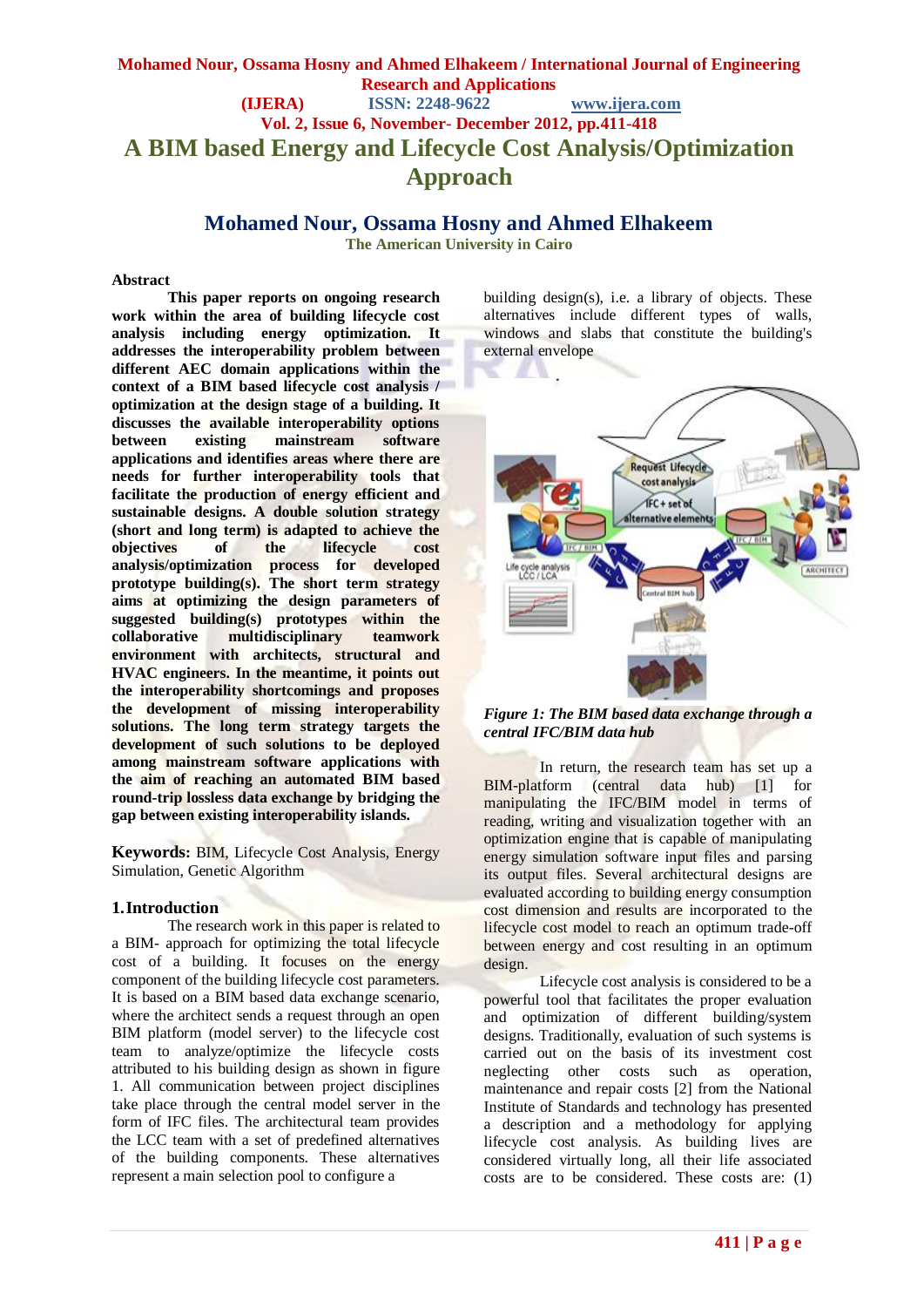# **Vol. 2, Issue 6, November- December 2012, pp.411-418**

Initial costs; (2) Utilities Costs; (3) Operation, maintenance and repair costs; (4) Replacement costs; and (5) Residual Values [2]. Details about the importance of lifecycle cost analysis and the need for optimization and its modeling challenges can be found in [3], [4], [5]. The importance regarding sustainability and energy efficient solutions with relevance to lifecycle cost is discussed by [3], [6].

### **2.Building design optimization**

#### **2.1. Modeling options and optimization challenges**

Trying to optimize a building design from energy/cost point of view -within the context of a specific architectural form- can be seen as a selection problem for the optimum types of its envelop components. These components are mainly the roof, exterior walls and windows where the selection is from a pre-defined list of available alternatives for each envelop component. As a common practice, architects most probably select all windows from the same type and all wall segments from one type too. Such a design approach (modeling option) from optimization point of view results in three variables that need to be determined namely the roof type, the windows type and the exterior walls type. The corresponding optimum design to this modeling option can be reached through exhaustive search by trying all possible combinations, which are limited. With the fact that the windows and wall segments in the building are distributed over various building facades and floors, they are subjected to different degrees of weather severities and solar impacts. Accordingly, the optimum solution might result when using a combination of different types of windows and walls within the building. Wall segments or windows that are less subjected to the sun might need less insulation compared to those that are subjected to more sun. This may result in cost saving which is significant over the building's lifecycle. Considering such modeling option which handles each window or wall segment as a separate entity (i.e., variable) that can be assigned any type will result in a huge number of possible combinations or building designs. Even with few alternatives for each envelop component, this will results in a number of combinations that cannot be examined, raising the need for a true optimization procedure. Figure 2 shows an illustration with only three window alternatives and three wall alternatives using a real two-story building with 24 windows and 94 wall segments. The number of possible designs will be 11,481,993,216 designs. As shown in the figure the number of possible designs equals to the number of wall segments raised to the power of possible wall alternatives multiplied by the number of windows raised to the power of possible window alternatives. Accordingly with any additional alternative the

number of possibilities will increase dramatically many folds showing the need for not only an optimization technique but also to a non-traditional one. GAs is used in this research as one of the evolutionary approaches that proved to be efficient in such type of combinatorial problems.

*2.2. Interoperability Challenges* 

The main objective of the LCC team in this paper is to incorporate the total annual energy cost of the prototype building(s) in the LCC model using the BIM/IFC input and share results for decision making with other project team members. Predicting the annual energy however, is a challenging task that needs energy simulation using weather data, thermal properties of used materials for different building components and information regarding the HVAC and other appliances and their expected schedule of use. It was envisaged that the output from BIM authoring tools such as Revit [7] would be taken as an input to the energy analysis tool used by the Architectural team (Energy Plus) in the form of an IFC STEP-21 file [8]. Despite the existence of an increasing number of Building Information Models that are linked to energy performance simulation models and the existence of models that are linked to BIM authoring tools (CAD) within proprietary environments, there are still limitations to the current BIM tools for energy analysis in terms of interoperability and quality of the results. [9].

By investigating the interoperability status of such a data exchange process, the following shortcomings were found:



*Figure 2: Illustration: need and optimization challenges*

- 1. Often BIM models need to be complemented or even recreated to add information required for energy analysis.
- 2. Software like AutoDesk Green Building Studio/ Revit or Graphisoft Eco Designer / ArchiCAD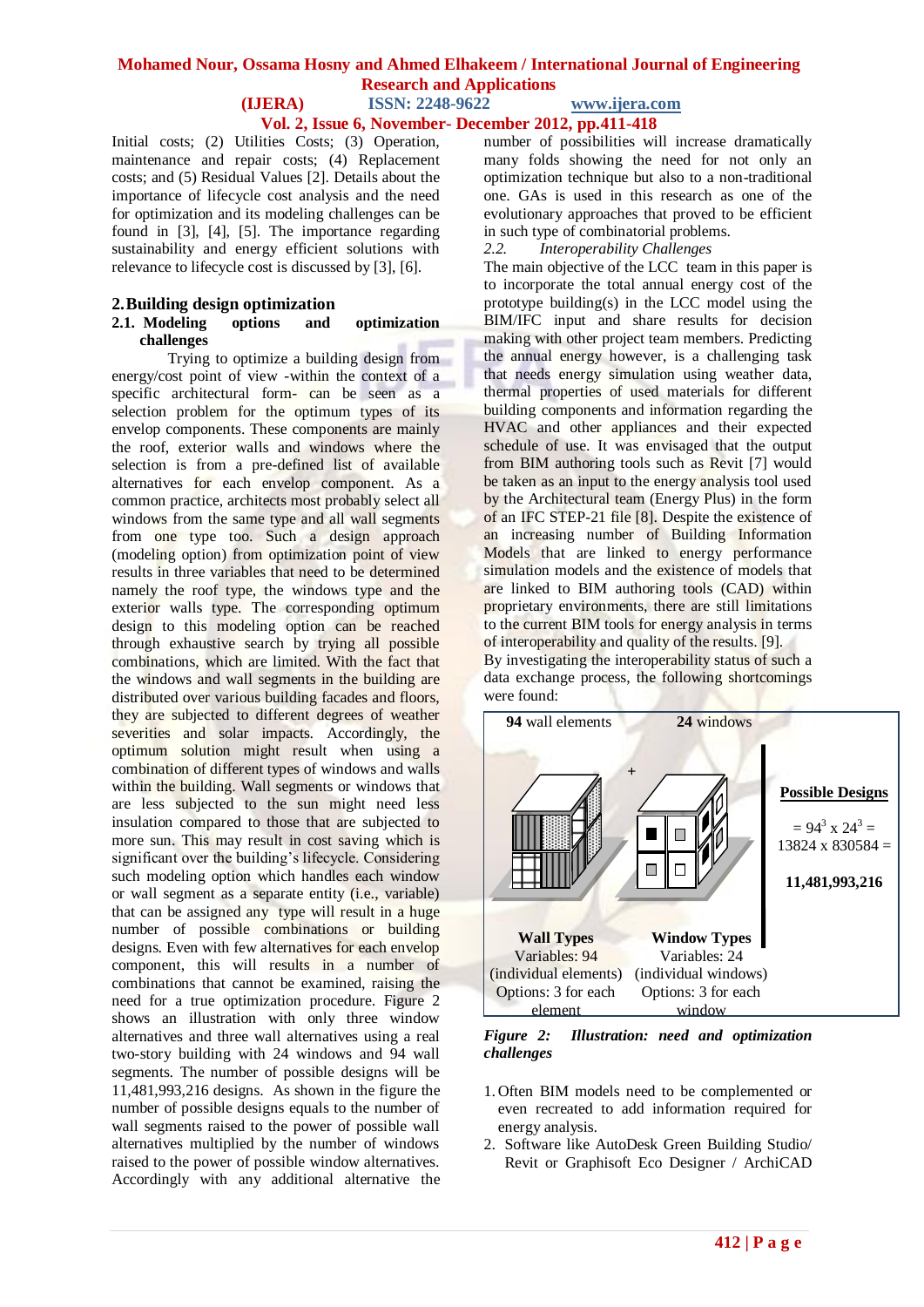# **Mohamed Nour, Ossama Hosny and Ahmed Elhakeem / International Journal of Engineering Research and Applications**

#### **(IJERA) ISSN: 2248-9622 www.ijera.com Vol. 2, Issue 6, November- December 2012, pp.411-418**

are proprietary developments that are hardly interoperable outside their own environments.

- 3. There is no typical and well established analysis method and guidelines for the BIM/IFC based energy performance assessment.
- 4. Energy simulation tools like EnergyPlus do not accept IFC files as a direct input.
- 5. All workarounds using gbXML[10] as an intermediate exchange format result in a one way communication channel to the Energy simulation tool (EnergyPlus) where results are not integrated or further communicated to other design team members through the BIM model.
- 6. The one way communication channel is not suitable for optimization which requires a structured procedure that enables continuous changes (back and forth) in the design variables and the assessment of corresponding LCC including the impact on energy consumption.

## **3.Solution Approach**

The solution approach to the problems mentioned in the previous sections was to adapt two strategies. 1) A short term strategy to keep multidisciplinary collaborative work going on with other project teams without time delays due to waiting for software developments to end. This strategy provides short term instant solutions and workarounds to the previously mentioned interoperability problems to maintain the pace of work delivery. 2) A long term strategy based on developing software tools that are capable of being integrated to the mainstream software applications to bridge the gaps between existing islands of automation.

#### **3.1. Short term strategy**

The short term strategy depends on making use of what is currently available by mainstream software applications and developing interfaces and software tools that are capable of managing information exchange specific to this research project. A main problem was the integration of the energy simulation tool (EnergyPlus) inside the GA based cost optimization environment. A user interface had to be developed on top of EnergyPlus in order to be integrated to the GA routine of work. Meanwhile, to keep on with the work delivery pace, the BIM/IFC model was converted in a unidirectional way through gbXML to an IDF file as illustrated in figure 3. It was necessary to add all missing HVAC and energy simulation relevant properties of materials and their layering systems to the generated IDF file which are added with the help of the Architectural team. The optimization mechanism can be schematically viewed in figure 4.

## **3.1.1.Optimization Implementation**

The implementation of the optimization process is discussed in this paper through a real case study example. A two-story building was provided by the Architecture team and three alternatives for walls and another three for windows were also determined by the team. The building consists of 24 windows and 94 wall segments. The IDF file corresponding to the initial design was created from the building IFC through gbXML manual transformation as discussed earlier.



*Figure 3: Mapping IFC data to EnergyPlus IDF format*



*Figure 4: G.A. manipulation of references to construction & fenestration types in IDF files using unprocessed markers*

After adding the HVAC data to the IDF file, it becomes a representation for the building design in the format that suits the energy assessment using Energy Plus. From the case dependent IDF file, the LCC team created a generic IDF file by adding all alternatives as a selection library. The LCC team assessed the unit LCC for the different envelop components' alternatives. The quantities of the different components are extracted from the IDF file basic geometrical information. Once a design or an IDF file is adapted during the optimization process, energy simulation will be responsible for providing the annual energy demand in kWh which can easily be converted to equivalent building operating cost.

#### **3.1.2. Mapping the GA procedure in Energy Plus simulation**

First, a GA java generic library was developed as the core optimization engine as a package of abstract classes that need to be implemented on specific optimization problems through inheritance. It was tested and verified using known solutions of mathematical equations. The java classes of the GA tool were extended as shown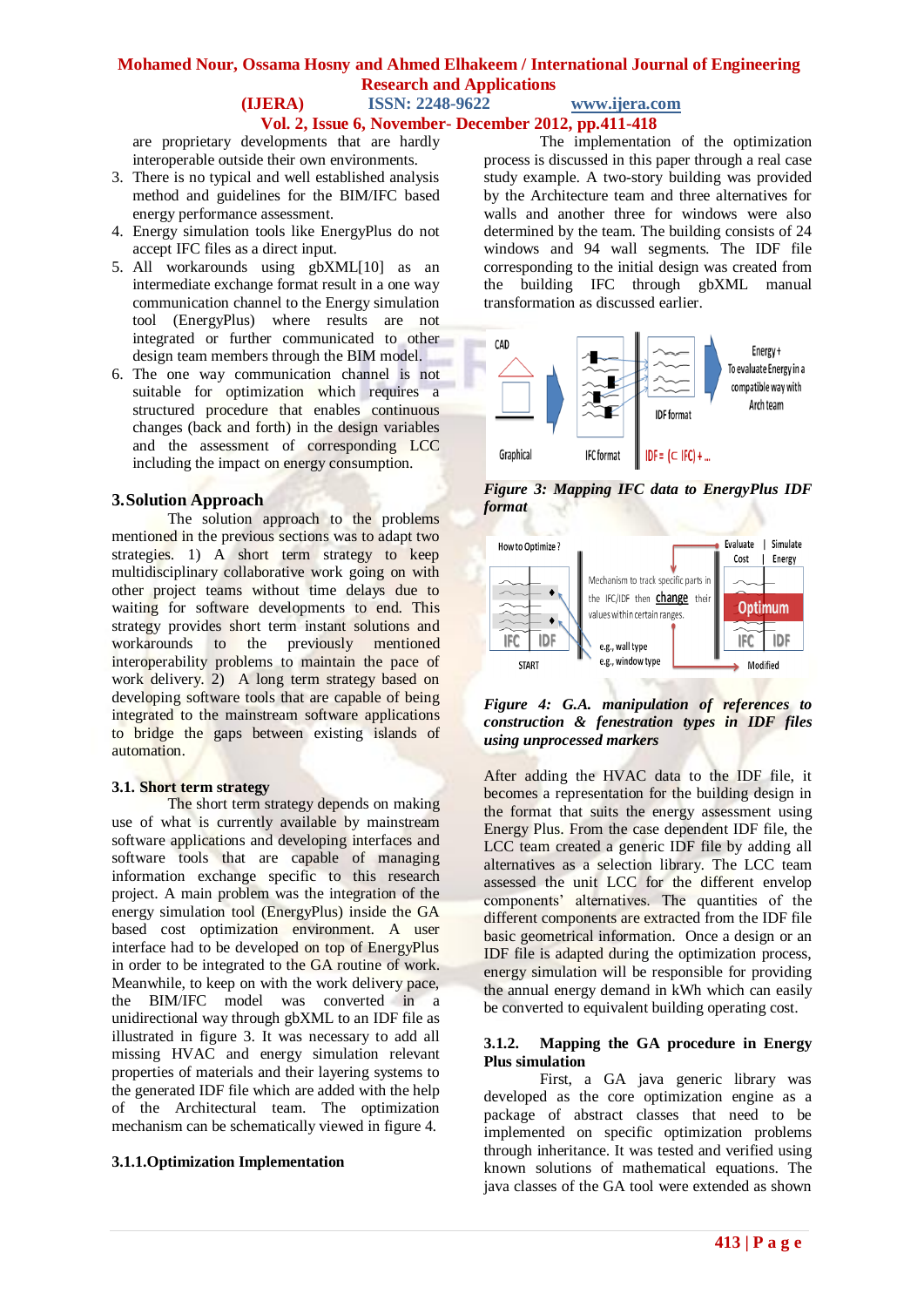**Vol. 2, Issue 6, November- December 2012, pp.411-418**

in the UML diagram in figure 5 to conduct energy simulations of automatically generated IDF files using EnergyPlus at both the initial population creation stage and at the evolution stages.

GA functions through three main entities: (1) genes to represent the variables; (2) a chromosome which represents a solution in view of variables values. Hence, a chromosome consists of a number of genes; and (3) an initial population of randomly created solutions (i.e., chromosomes). These three entities are then used in the GA evolution process by calculating the relative fitness of the population and accordingly randomly selecting parents for crossover/mutation. For the case study on hand, each chromosome contained 118 genes representing the elements of the building envelop (24 for windows and 94 for wall segments). The values of these genes are integers between 1 and 3 corresponding to the three possible alternatives of walls and windows.

Within the EnergyPlus simulation, each chromosome is represented as an IDF file and each gene within a chromosome represents an element on the building outer envelope as shown in figure 6 and figure 7.The IDF GA Energy optimization tool depends on putting non processed markers in the IDF file at places where variables (genes) are required to be changed during the optimization process as shown in figure 4. An initial population of 200 chromosomes was generated using the different wall and window types. These chromosomes(designs) were then evaluated.



*Figure 5: A UML diagram showing the Java based G.A. engine library architecture*



*Figure 6: The representation of the set of alternative elements constituting the building envelop through an imbedded IDF library*



*Figure 7: The representation of GA chromosomes by IDF files and genes by building outer envelope elements*

The population was further refined using a minimization objective function representing the annual energy consumption of the building design undergoing simulation as well as Lifecycle Cost of the envelop of the building components. The overall fitness of the chromosome was calculated by aggregating all Lifecycle costs together with the average annual energy consumption of the building in monetary units. It is also worth mentioning that all monetary figures are aggregated in their NPVs (Net Present Value). As the lifecycle costs for the building elements are provided in the form of annual price / unit area, it was inevitable to make a quantity take off from the model to be able to get the cost for each building element (Gene). Consequently the

# **IDF referencing mechanism**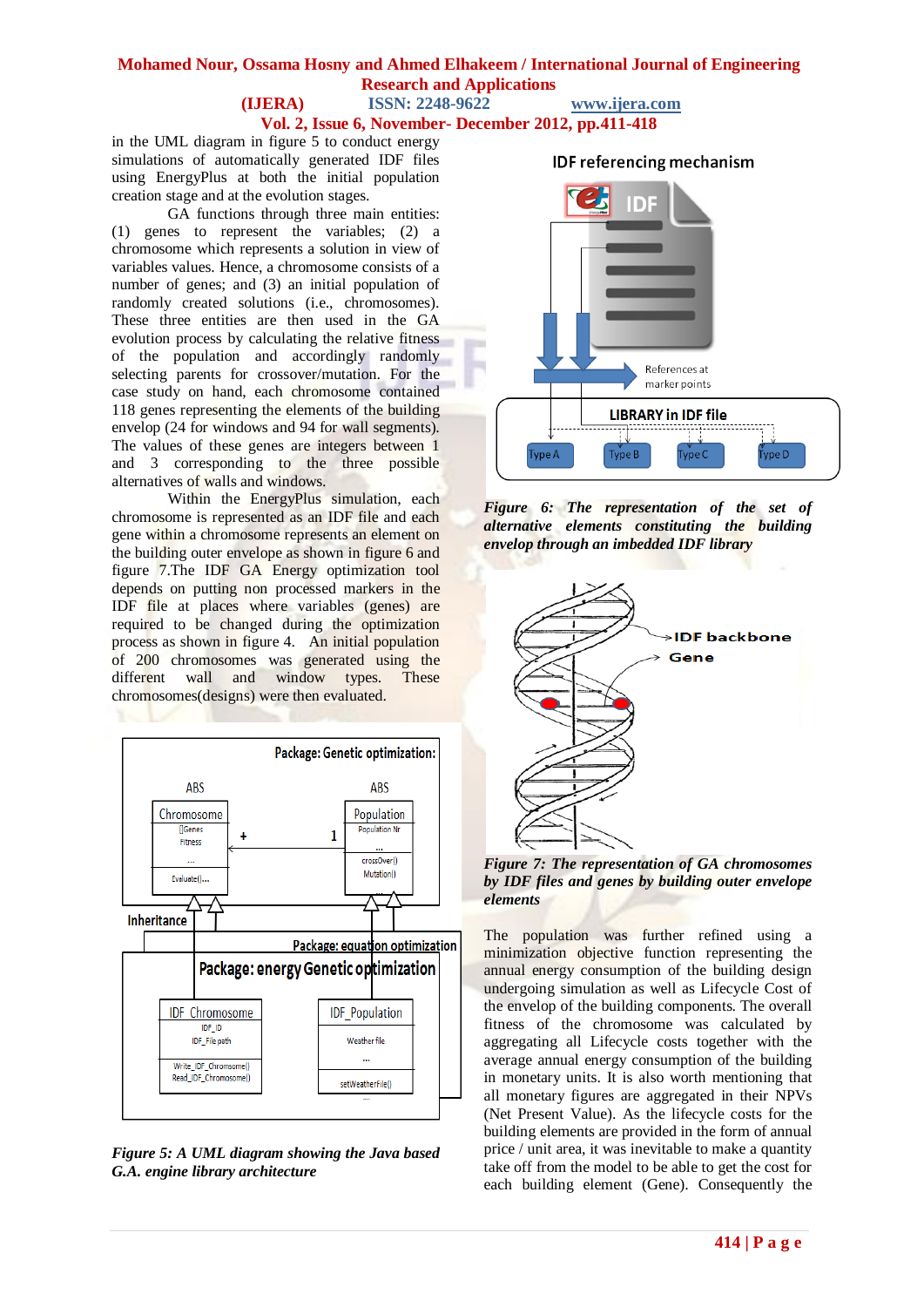# **Vol. 2, Issue 6, November- December 2012, pp.411-418**

overall life cycle cost for the building configuration (Chromosome) is calculated. This quantity take off could not be done from the IFC model due to the lack of identification of objects in the IFC model with their counterpart objects in the IDD/IDF EnergyPlus Model. As a solution, quantities were calculated from the geometrical description of the objects in the IDF file (3D Cartesian points constituting polygons). Furthermore, another problem was the calculation of net areas of walls constituting the outer envelope of the building given that some of such walls included one or more window openings. Each window had to be related to its containing wall in order to be able to calculate the containing wall's net surface area.

At the process of each chromosome creation either by random generation or through crossovers / mutations GA routines, a corresponding new IDF is generated for each chromosome. Each IDF file contains assigned references at markers places to corresponding genes' values determined by the GA. The experimental prototype started with the initial random population of 200 chromosomes that were evaluated by a multi-core batch simulation of EnergyPlus that is controlled through a developed interface linked to the GA tool. Mutations and Crossovers were then conducted at ratios 0.15 : 0.85 respectively. For normal crossover, directed random selection of the population chromosomes was used. At each mutation or crossover process the evaluation of the chromosome is done through the generation of a new IDF file containing the corresponding genes' values followed by an EnergyPlus simulation to integrate the annual average total energy consumption cost of the building with the rest of the life cycle cost parameters.

All GA optimization/ simulation results produced at runtime are kept afterwards in the form of chromosomes represented as IDF files together with all EnergyPlus simulation output files and a list containing the gene sequence of each chromosome as shown in figure 8. Since EnergyPlus simulation runs have proven to be a time consuming process, it was decided that the results of any simulation run are kept for later use when starting a new optimization run to select the best fitting population from all previous runs. If the GA creates a new chromosome with a gene sequence of values that typically coincides with a previously simulated chromosome, then the resulting scores of such a chromosome are taken over without the need to repeat the simulation process. The chromosome fitness (evaluation) is obtained through a developed \*.mtr (EnergyPlus meter file) parser that is capable of reading the fitness scores of all chromosomes and arranging them in a list (of chromosomes/ IDF file

names) according to their relative fitness as shown in figure 8. The best chromosome with the best relative fitness score is chosen and considered the best candidate and its gene sequence represents the best reached configuration of the building's outer envelope. This configuration is a subset of the available options provided originally by the designer (architect).



*Figure 8: Making use of cumulative G.A. runs*

The next main problem was to communicate the simulation results back to the designers through an IFC STEP-21 model. This was achieved by making use of two elements:

1- The VRML output file of the EnergyPlus simulation tool.

2- An IFC Java3D based visualization tool and IFC toolbox by [11].

The GA controlled EnergyPlus engine undergoes simulation iterations until a stopping condition is reached due to nonexistence of further improvement of chromosomes' fitness as shown in figure 9. The best chromosome represented as an IDF file is then passed over to a Java3D package that is capable of visualizing the IFC model together with the VRML/DXF files (output from EnergyPlus). Both the IFC/CAD model and the IDF VRML model are visualized concurrently next to each other on the same screen as shown in figure 10 to map corresponding elements in both the IDF and IFC models. A workflow approval notation is created within the IFC file as shown in appendix "A"  $\&$ Figure 11 to indicate the need for change that should be performed in the CAD model by the designers (architects).

#### **3.2. The long term strategy**

The long term strategy represents the future development work that aims at developing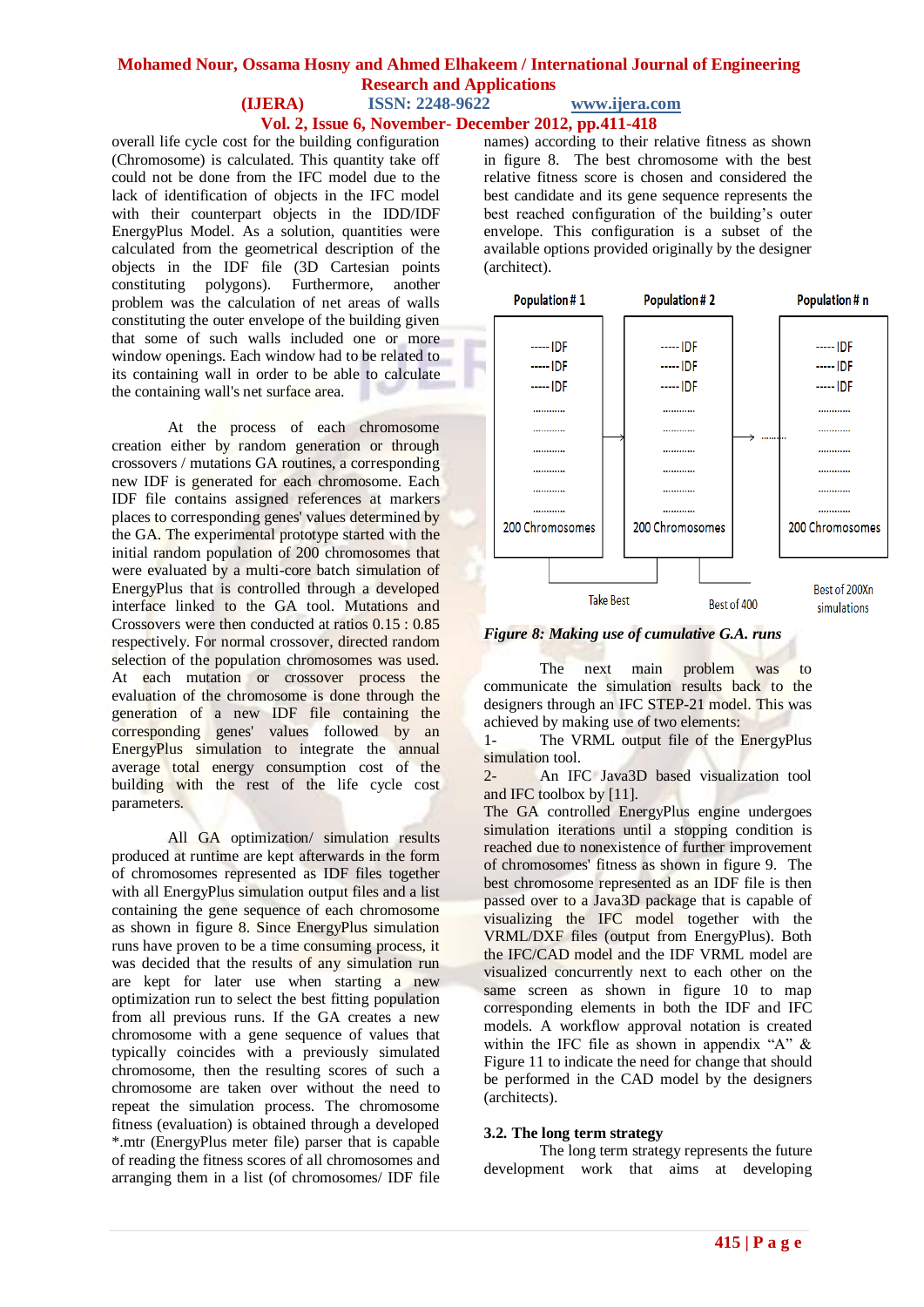# **Mohamed Nour, Ossama Hosny and Ahmed Elhakeem / International Journal of Engineering Research and Applications**

#### **(IJERA) ISSN: 2248-9622 www.ijera.com Vol. 2, Issue 6, November- December 2012, pp.411-418**

interoperability tools that can be deployed among the mainstream software applications to reach an Automated BIM based round-trip data exchange. The long term strategy is carried out separately in order to have enough time and resources for developments to be mature enough to be deployed by people other than its own developers among mainstream software tools. The discovered shortages of interoperability tools using open standards like the IFC are considered to be the main key drivers within the scope of the long term strategy. Among these tools that are being developed are:

#### **1. A Java3D based geometry abstraction tool**

There is a lack of a software tool that is able to correctly calculate all necessary 2nd, 3rd, 4th and 5th level space boundaries [12] [13]. The IFC2X3 utility for ArchiCAD 13 was the only capable commercial software tool of carrying out this task. In the meantime, Graphisoft did not support this in it subsequent versions. Hence, there is a need for a tool that can generate higher level space boundaries from the geometry provided in the coordination view of the IFC model to generate the needed IFC space boundaries' objects. These objects are transferred to energy simulation software while keeping references to objects in the IFC model through the management of the objects' GUIDs (Global Unique Identifiers) for later reverse mapping of attributes and properties to the IFC model.

#### **2. An IFC Editor**

This tool is envisaged to be a graphical user interface to add all necessary information related to the HVAC domain and energy simulation. This process can also be done through the IFC viewer [1] [11] before the geometry abstraction stage. In the meantime, there is also a need to manage the layers of materials and their properties in the IFC model and instantiate their property sets with relevance to the HVAC and energy domains.



*Figure 9: The envisaged BIM based energy analysis and optimization process*

3. There is a need to develop an EnergyPlus IDD (Input Data Dictionary) / IDF tool box that is capable of producing new instances of the IDD objects in the IDF file together with relevant properties in addition to any HVAC system definition and EnergyPlus output variables/meters that represent the output from the carried out simulations.

4. There is a need to enable the communication of simulation results within the IFC model. In other words, all changes in the building due to changes of simulation parameters have to be reflected on the BIM model and communicated through the IFC STEP-21 exchange format. However, this matter should be carefully managed and regulated thorough the "Workflow Approval" system dominating the entire design and decision making team communicating through an open BIM based platform.



*Figure 10: Mapping objects between the IDF/VRML model and IFC*



*Figure 11: Returning optimization results using the BIM/ IFC Approval entity as a workflow approval procedure*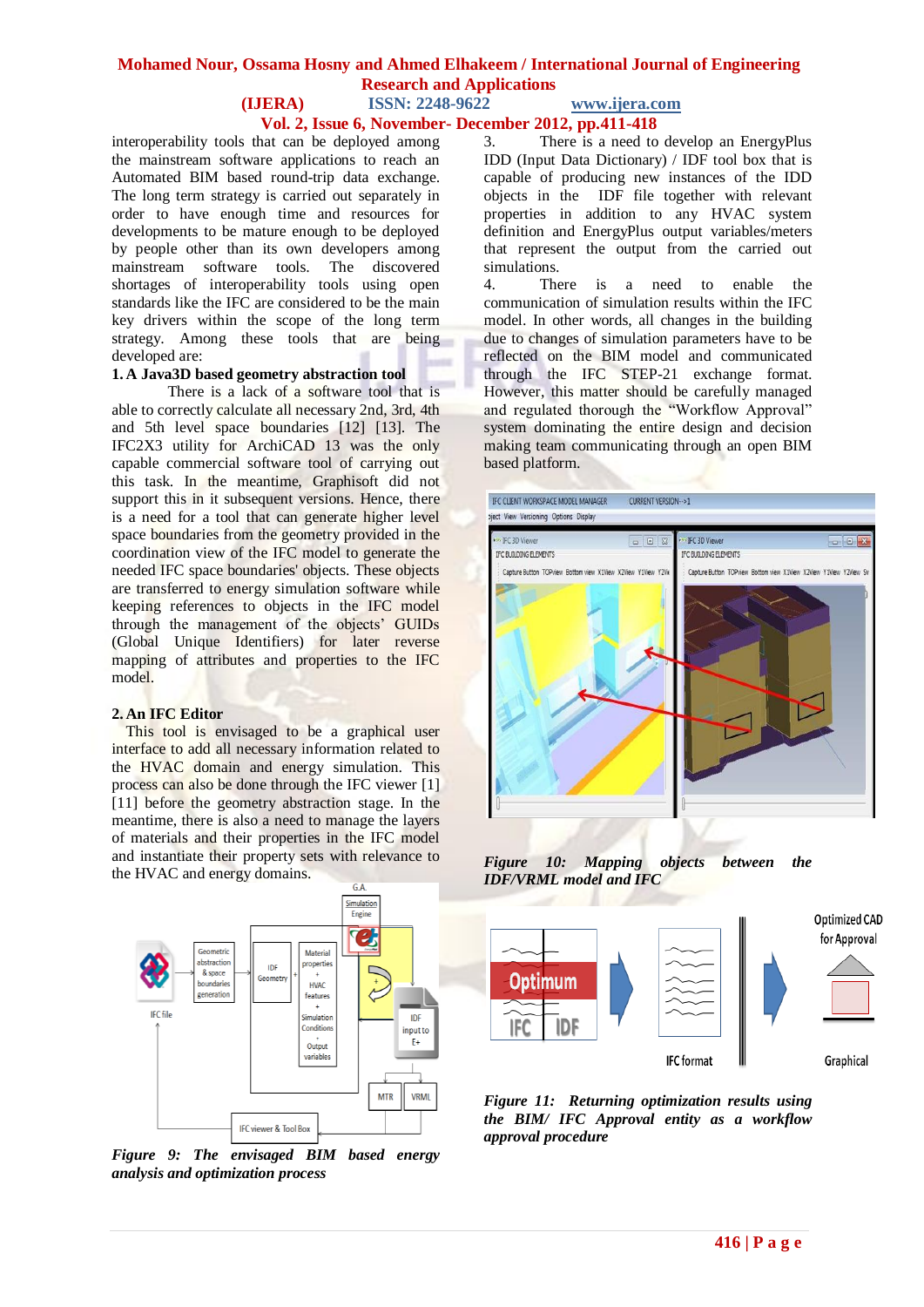**Vol. 2, Issue 6, November- December 2012, pp.411-418**

### **Conclusions**

The paper confirmed the effect of buildings' energy performance on their Life Cycle Cost and the need for optimization. This was done using a GA/BIM based solution that has the ability to select suitable building components among the available alternatives to formulate a building configuration with minimum lifecycle costs including energy consumption. Although the envisaged interoperability potential through current ICT technologies seems to be high enough to conduct round-trip data exchange between BIM based software applications, this seems not to be the case within open BIM environments and is still limited to proprietary commercial software environments away from the IFC/BIM model. Moreover, this seems to coincide with the commercial interest of software vendors and their own market share of such software tools that benefit only from the integrity of their own proprietary environments.

With relevance to energy simulation with EnergyPlus, there is still a need for open tools that are both capable of creating higher level space boundaries and in the meantime capable of managing the IFC-GUID (Global Unique IDs) in order to enable the reverse mapping process of energy relevant data back to corresponding IFC model objects and their attributes.

Enabling GA to manipulate energy simulation parameters related to the BIM objects that constitute the external envelop of buildings proves to be a valuable process that needs to be further developed and standardized with the aim of incorporating it into mainstream software applications. Furthermore, there are needs to standardize both the developed tools and the energy simulation process itself as a workflow routine in order to be able to harvest the gains behind adopting the BIM technology.

#### **Acknowledgements**

This publication is based in part on work supported by Award No. UK - C0015, made by King Abdullah University of Science and Technology (KAUST).

#### **Appendix A: IFC – STEP-21 Extract of the BIM communication workflow**

IFC – STEP-21 Extract of the BIM communication workflow ISO-10303-21; HEADER; FILE\_DESCRIPTION (('AUC\_Egypt.','Build Number of the Ifc 2x interface: 00088 (02-02- 2012)'), '2;1'); FILE\_NAME ('North.ifc', '2012-03-02T13:53:21' ,('Mohamed Nour'), ('American University in Cairo'), 'PreProc - IFC Toolbox Version 2.x (00/11/07)', 'Windows System','Mohamed NOUR.'); FILE\_SCHEMA (('IFC2X3')); ENDSEC; DATA; #5 = IFCCALENDARDATE (8, 03, 2011); #10 = IFCAPPROVAL (' windows material layers in rooms 1,7,15 and 23, have to be changed to type 1001', #5, 'REQUESTED', 'PreliminaryDesign', 'solution should be energy certified', 'SecondApproval', 'AP 123XY');  $#530 =$  IFCWINDOW ('0sL9z45hDDsxc4rO4qvf7C', #1275, '1 Vantail - Droit:0.60 m x 0.95 m - Appui en aluminium:0.60 m x 0.95 m - Appui en aluminium:182803', \$, '0.60 m x 0.95 m - Appui en aluminium', #16390, #16395, '182803', 1.079999999999999, 0.6999999999999991);  $#550 =$  IFCWINDOW ('0sL9z45hDDsxc4rO4qvfV2', #1275, '1 Vantail - Droit:0.60 m x 0.95 m - Appui en aluminium:0.60 m x 0.95 m - Appui en aluminium:183325', \$, '0.60 m x 0.95 m - Appui en aluminium', #20615, #20620, '183325', 1.079999999999999, 0.6999999999999991); #575 = IFCRELASSOCIATESAPPROVAL ('c72afa6aA31aaA41eeAa31', #570, \$, \$,  $(\text{\#}16020, ), \text{\#}10);$  $#580 =$  IFCACTORROLE (.ELECTRICALENGINEER., 'ThermalEngineer', ' MFE Thermal Jobs '); #590 = IFCAPPROVALACTORRELATIONSHIP (#585, #10, #580); #595 = IFCPOSTALADDRESS (\$, 'American University Building Main Campus Cairo', \$, \$, ('Main Building', 'Ground Floor', 'ch. 04'), 'PO BOX 2422', 'CAIRO', 'New Cairo', '78065', 'Egypt'); #570 = IFCOWNERHISTORY (#600, #605, \$, .NOCHANGE., \$, \$, #605, 1331512806038 ); #585 = IFCPERSON ('Architect', 'KHALED', 'DEEB', ('F.', 'M.'), \$, \$, \$,  $(H595)$ : #610 = IFCORGANIZATION ('AUC', 'Arch', \$, (#580), (#595)); #600 = IFCPERSONANDORGANIZATION (#585, #610, (#580)); #605 = IFCAPPLICATION (#610, '1.0', 'KAUST Prototype', 'BUILD-ID'); … ENDSEC; END-ISO-10303-21;